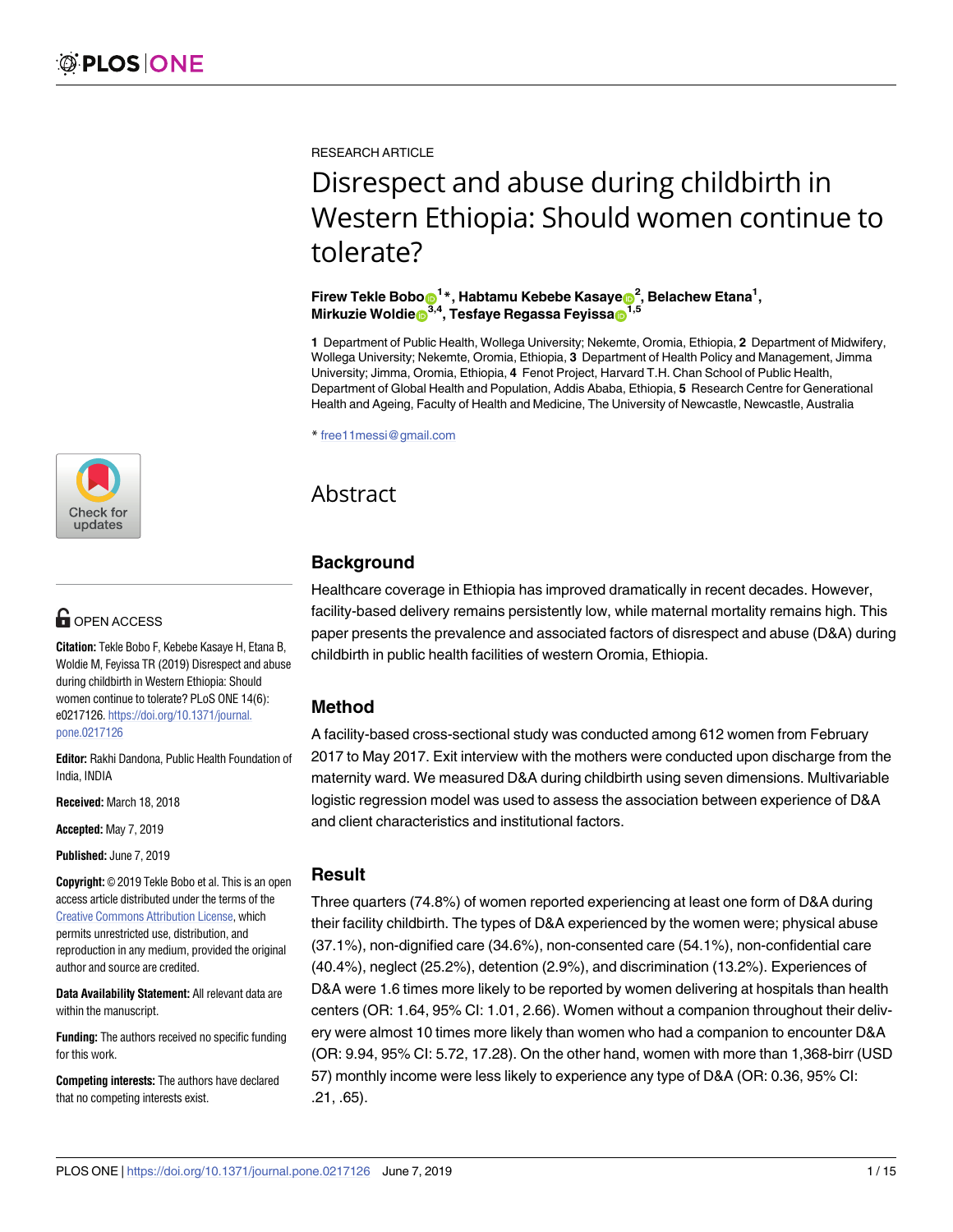# <span id="page-1-0"></span>**Conclusion**

Three in four women reported experiencing at least one form of D&A during labor and delivery. This demonstrates a real disconnect between what the health system intends to achieve and what is practiced and calls for fundamental solutions in terms of both improving quality of facility-based delivery and ensuring women's right to receive health care with dignity.

# **Background**

Access to health care facilities has dramatically improved over the past two decades in Ethiopia. However, utilization of maternal health care services has remained considerably low [\[1–](#page-13-0) [4\]](#page-13-0). The women who do attend health facilities sometimes lack access to respectful and caring maternal health services [[5–7\]](#page-13-0). Experiencing or fearing encountering abuse and humiliation by healthcare professionals during labor and delivery can deter women from using health care facilities during subsequent deliveries [\[8,](#page-13-0) [9](#page-13-0)]. Other studies from sub-Saharan African countries have reported high levels of disrespectful and abusive maternity care during childbirth. Prior studies documented up to 98% of women in Enugu, southeastern Nigeria [\[10\]](#page-13-0), and 78% of women in Addis Ababa, Ethiopia [\[11\]](#page-13-0), faced at least one form of D&A during childbirth, and 58.2% of women lacked privacy during labor and delivery in Malawi (direct observation) [[12](#page-13-0)].

Women in low-income countries may face problems when trying to access safe and respectful childbirth care [[13](#page-13-0), [14\]](#page-13-0). Before reaching the health facility, they may encounter cultural barriers to seeking care, long distance and lack of transport to go to the health facilities, and indirect costs of service even when direct care is free [[13,](#page-13-0) [15](#page-13-0), [16](#page-13-0)]. Upon entering the health facility, they can be faced with overloaded health facilities which are understaffed and have insufficient drugs and supplies [\[14](#page-13-0), [17](#page-13-0)]. This is worsened when there is dehumanization and abuse during childbirth [\[18\]](#page-14-0). As a result, women become discouraged to seek care at the health facilities and hence, might not come back if pregnant again, potentially decreasing women's attendance at health facilities for childbirth with increasing birth order [[7,](#page-13-0) [19,](#page-14-0) [20](#page-14-0)].

The 2016 Ethiopian Demographic and Health Survey demonstrates the continued low utilization of maternal health services; 32% of women receive four antenatal care (ANC) visits and 26% of women deliver at a health facility, with only 17% of mothers receiving postnatal care within two days of birth [[3](#page-13-0)]. Such underutilization of care from a skilled provider along the maternity continuum may increase the risk of maternal and child mortality from preventable causes.

Disrespectful and abusive maternity care is one of the main reasons for underutilization of maternal health services [\[20–22](#page-14-0)]. Several factors can contribute to disrespectful and abusive maternity care. In resource-limited settings, established patterns of low quality and undignified care has been accepted as normal in local cultures, making disrespectful care less recognized as being a problem [\[5](#page-13-0), [23–25\]](#page-14-0). There is also a lack of community engagement in health governance in these health care systems, thus limiting accountability of providers to their clients [[5\]](#page-13-0). Moreover, health care professionals in low-income settings usually face poor working conditions that may cause poor motivation, burnout, frustration, and demoralization [\[26\]](#page-14-0). All of these are commonly experienced in overloaded health care systems such as Ethiopia and contribute to the mistreatment and abuse of patients by providers [\[7,](#page-13-0) [8,](#page-13-0) [22\]](#page-14-0).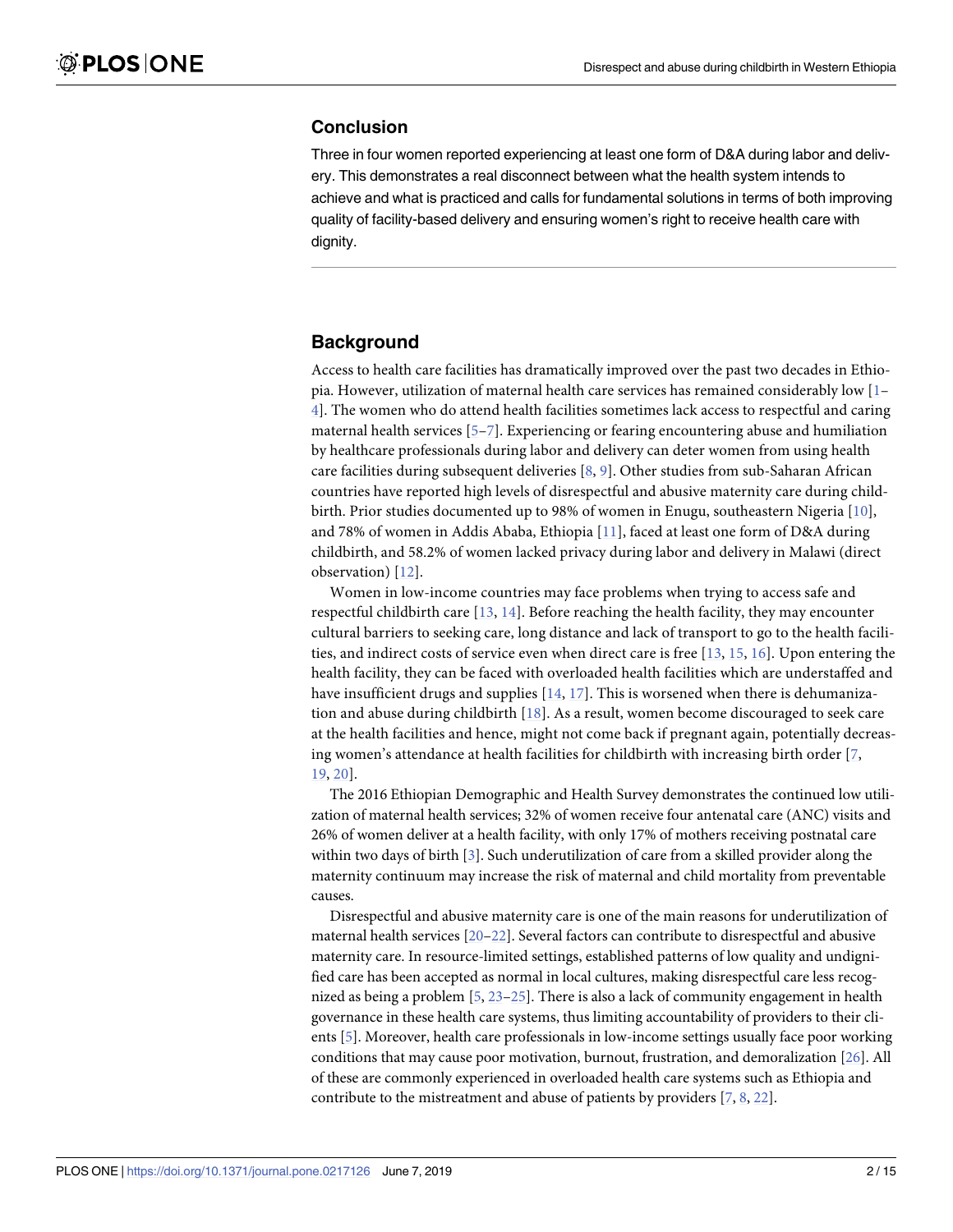<span id="page-2-0"></span>The Ethiopian Health Sector Transformation Plan (HSTP) (2015/16–2019/20) intends to reduce the current maternal mortality ratio (MMR) of 420 to 199/100,000 and neonatal mortality rate of 29 to 10/1000 [\[27\]](#page-14-0). As a means to reach this target, the plan specifies improving quality of health services by transforming how healthcare providers treat patients and clients. The caring, respectful and compassionate (CRC) health workforce initiative in this plan intends to address the concern of D&A for clients, including laboring mothers [\[27\]](#page-14-0). However, there is a lack of empirical evidence and key indicators on the actual burden of the problem in the country, except for a few reports published years ago  $[7, 11, 24]$  $[7, 11, 24]$  $[7, 11, 24]$  $[7, 11, 24]$  $[7, 11, 24]$ . Hence, the results from this study are timely to influence the policy implementation process by providing evidence of how the health workforce treats women coming for delivery services in public health facilities. This study aims to examine the prevalence and associated predictors of D&A as reported by women during labor and delivery in public health facilities of western Oromia region in Southwestern Ethiopia.

# **Methods**

### **Study design and setting**

A facility-based cross-sectional study was conducted from February, 2017 to May, 2017. The health service delivery system in Ethiopia is structured in a three-tier system, which includes primary, secondary and tertiary levels of health care, linked together for referral. The primary level serves up to 100,000 population. The secondary level handles up to 1.5 million people, while the tertiary level provides service for 3.5–5 million population. The primary level of the health care system–the primary health care unit (PHCUs) -is composed of a primary hospital, capable of providing both basic emergency obstetric care (BEmOC) and comprehensive emergency obstetric and neonatal care (CEmONC), health centers that can provide basic emergency obstetric care, and, their satellite health posts that work on providing health information, identifying pregnant women and referring them to health centers for further followup. The secondary level of the health system includes general hospitals, while the tertiary level is composed of specialized hospitals—both capable of providing comprehensive emergency obstetric and neonatal care [[27](#page-14-0), [28](#page-14-0)].

This study was conducted in three zones of western Oromia that includes East Wollega, West Wollega and Kellem Wollega. In the study area, there were 9 public primary hospitals and 2 missionary hospitals, 182 health centers, 1041 health posts and 4 general hospitals. During the data collection period, each of the health centers included in the study had one delivery bed and one delivery care provider (midwife or nurse), while the hospitals had 2 to 3 delivery beds with a maximum of three delivery care providers.

#### **Study participants**

Data was collected from three public hospitals and three public health centers—one hospital and one health center from each zone. Women who delivered at the selected health facilities during the study period (February/2017 to May/2017) were interviewed upon discharge (exit interview). Single population proportion formula was used to estimate the sample size. With the assumptions of 95% confidence interval, 0.03 precision, and 10% non-response rate, and using the proportion of women who faced at least one form of D&A from the previous study in Addis Ababa (78%) [[11](#page-13-0)]. The final calculated sample size was 807. The sample was allocated proportionally to the selected health facilities based on the facility delivery reports from the previous one-year.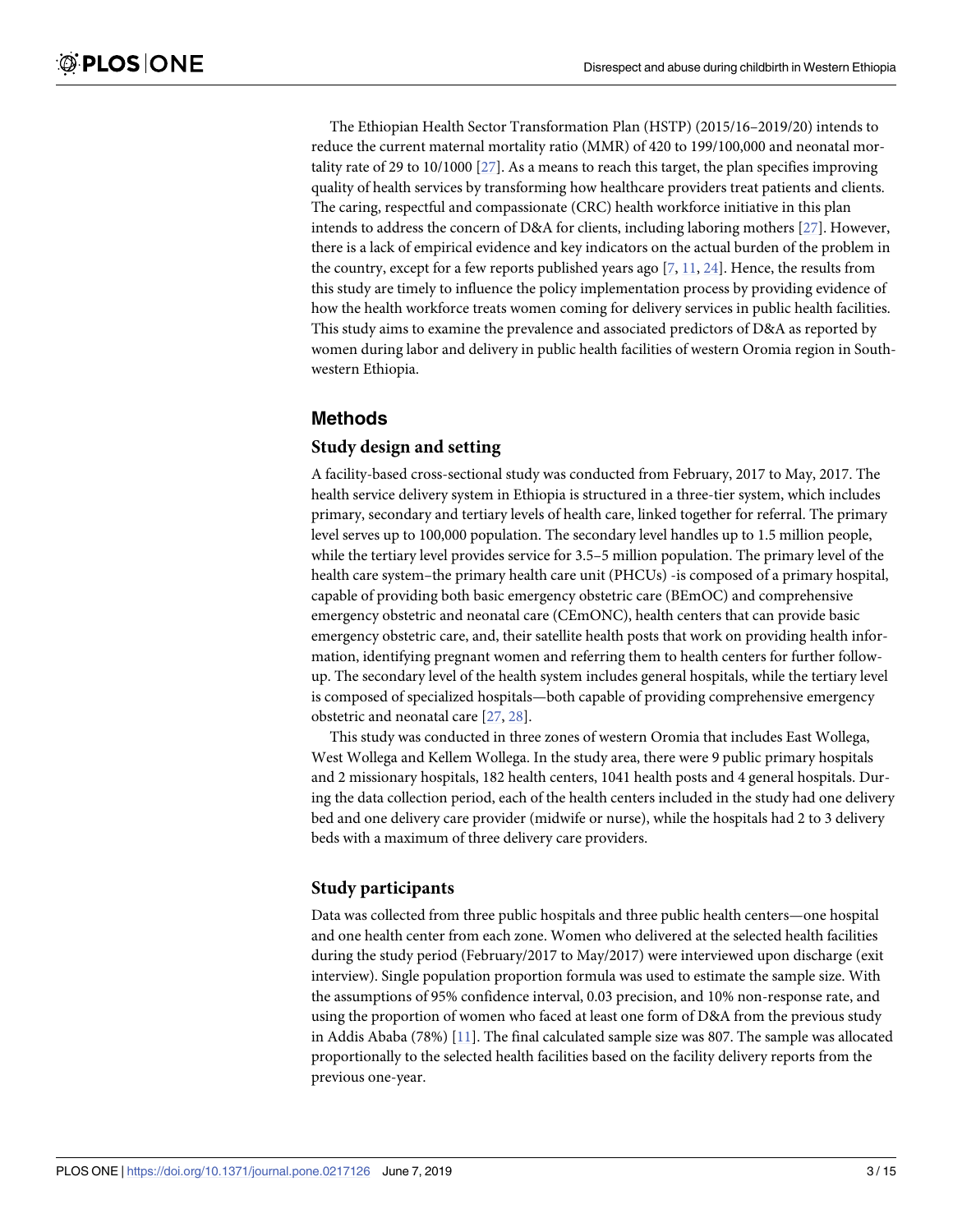### <span id="page-3-0"></span>**Data collection procedures**

Data collectors approached women upon discharge from the maternity ward after giving birth to their child. Ten data collectors, who were female nurses holding a BSc. degree and not affiliated with the study facilities, conducted the interviews using a semi-structured questionnaire. A three-day training session was provided for data collectors before commencing data collection to ensure full understanding of the study objectives, data collection instruments, and informed consent procedures. The data collectors described the nature and objectives of the study, and obtained the consent of the women for participation in the study. All interviews were conducted in a private room at the health facilities to ensure confidentiality and privacy.

#### **Measurement**

The items in the questionnaire were adapted and developed after a thorough review of the literature [\[5,](#page-13-0) [6](#page-13-0), [10](#page-13-0), [11,](#page-13-0) [29–31\]](#page-14-0). The questionnaire had three components that included sociodemographic characteristics, the most recent history of healthcare utilization, perceived quality of health care services and experiences of disrespectful and abusive maternity care during childbirth. The survey questionnaire and the consent form were first developed in English, translated into Afaan Oromo (the dominant language spoken in Oromia region), and then back-translated to check for semantic equivalence.

The outcome variable of the study was the subjective experience of D&A among women who had given birth at the selected health facilities. We measured D&A using a framework developed by Bowser and Hill [\[5\]](#page-13-0). This framework was further adapted to the local context and types of D&A were then categorized as physical abuse, non-dignified care, abandonment, non-consented care, non-confidential care, detention and discrimination. These categories were then further extended to capture the particular events and specific forms of D&A as shown in Table 1. Questions addressing each of the different forms of D&A were posed to the respondents during the exit interview. If the women have experienced any type of D&A, then they were asked to describe the nature and extent of D&A. In each category of D&A, after responding to the close-ended questions, women were asked to describe if there was any other event, they considered disrespectful and abusive. The close ended questions were identified and derived from extensive review of literature [\[5,](#page-13-0) [6](#page-13-0), [10](#page-13-0), [24](#page-14-0), [30](#page-14-0), [31\]](#page-14-0). For example, the close ended questions under physical abuse were posed as follows; "At any point during your stay for this delivery, were you slapped, beaten or pinched?" This type of specific questioning was used for all of the categories of D&A, in order to be clear about what constituted each type of D&A. However, under the discrimination category, open ended questions were posed to the

| <b>Categories of D&amp;A</b> | Forms of D&A                                                                                                                                                                                                   |
|------------------------------|----------------------------------------------------------------------------------------------------------------------------------------------------------------------------------------------------------------|
| Physical abuse               | Hitting (slapped, beaten or pinched), harshly forcing legs apart, tied down during labor                                                                                                                       |
| Non-dignified care           | Shouted at, threat of withholding treatment, blamed or intimidated                                                                                                                                             |
| Non-consented care           | Non-consented episiotomy, C-section, tubal ligation                                                                                                                                                            |
| Non-confidential<br>care     | Provision of care without privacy, medical history disclosed without consent                                                                                                                                   |
| Neglect/<br>abandonment      | Gave birth outside delivery room (corridor, waiting room or floor), ignored when needed<br>help, delivered without skilled attendant                                                                           |
| Detention                    | Detention in health facility for failure to pay, request for bribe                                                                                                                                             |
| Discrimination               | Denial of needed attention on the basis on areas of residence (urban/rural), denial of needed<br>attention on the basis of age (old/young), denial of needed attention on the basis of<br>occupation/education |

<https://doi.org/10.1371/journal.pone.0217126.t001>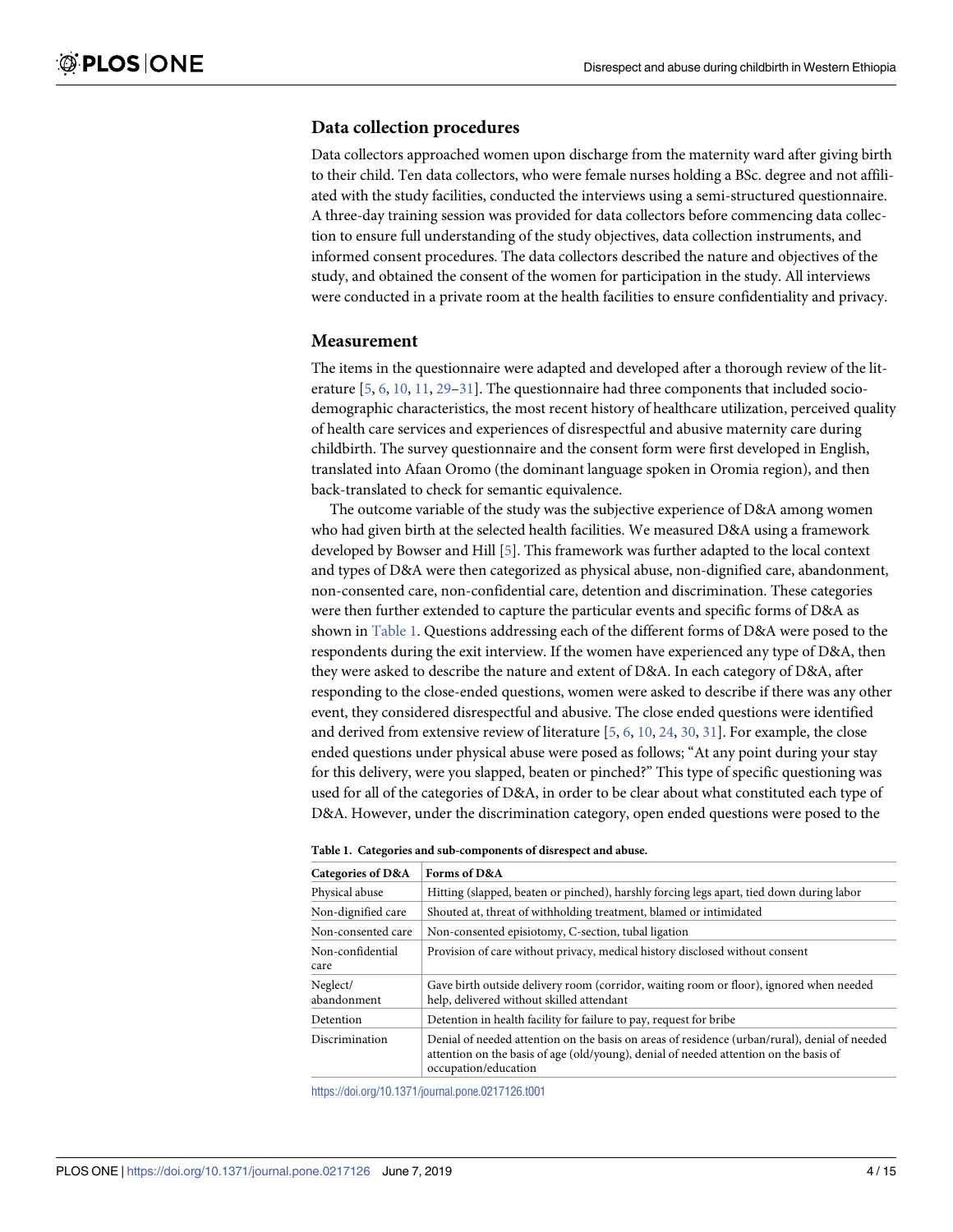women who answered affirmatively. For the discrimination category, women were asked the following question; "At any point during your stay for this delivery, were you discriminated/ felt discriminated against by any of the healthcare workers?" If a woman responded "yes" to this question, then she was asked to describe the nature of the discrimination. The data acquired through descriptive documentation were then categorized and integrated under each kind of D&A during data cleaning.

#### **Data processing and analysis**

Data was first cleaned and entered into Epi-info (V-3.5.2) and then exported to STATA 13 (College Station, TX, USA) for further analysis. Descriptive statistics were computed and presented, using frequencies and proportions for categorical variables, and summarized by mean and standard deviation for continuous variables. Frequencies of D&A components and subcomponents were also computed and reported in a table. The key outcome of the study was any form of D&A experienced by delivering women. The specific categories of D&A (physical abuse, non-dignified care, non-consented care, non-confidential care, abandonment, and discrimination) were also considered as outcomes of this study.

The independent variables of interest for reported D&A included socio-demographic characteristics (age, marital, education, occupation, area of residence, family annual income), type of health facility (health center and hospital), and delivery characteristics (number of children alive, use of ANC, time of delivery, number of providers, sex of providers and presence of a labor companion).

To identify predictors of the seven D&A categories we first conducted bivariate regressions with each potential covariate, and the decision of which covariates would be included in the final multivariable model was made based on P *<* 0.05. Then we fitted seven multivariable logistic models (one model for each category of D&A, except detention), with a 95% confidence interval. Detention was excluded as we could not perform further statistical analyses because the number of women who reported detention was too small. Results were then presented as adjusted odds ratios (OR). All statistical analysis was performed using STATA 13.

#### **Ethical considerations**

Ethical clearance was obtained from Wollega University ethical review committee and written permission letters from the three zonal health bureaus were granted. Administrations of the selected health centers and hospitals were informed of the study objectives and protocols.

The ethical review committee of Wollega University approved verbal consent because nearly half of the women in the country never attended school [\[3](#page-13-0)]. The purpose and process of the study were explained to all participants. They were informed that their participation was voluntary and that they could withdraw at any time for any reason without any penalty either personnel or affecting their future medical care. The verbal consent was obtained by asking the women if she would like to participate in the study after explaining the purpose and reassuring her of the confidentiality of the survey. If the women responded "yes" then the data collectors ticked on the "yes" box of the consent form on the questionnaire, and then the women were interviewed. If the women responded "No" then the data collectors ticked the "no" box of the consent form and women were excluded from the study. For study participants aged less than 18, we received verbal informed consent from the respondents themselves, as woman under 18 who are married are considered to be "mature minors" and are able to provide consent. The ethics committee approved the consent procedure for all including aged less than 18 years.

Contact details of the study coordinator was provided to the participants for any questions or concerns. No identifiers were used in the analysis to ensure confidentiality.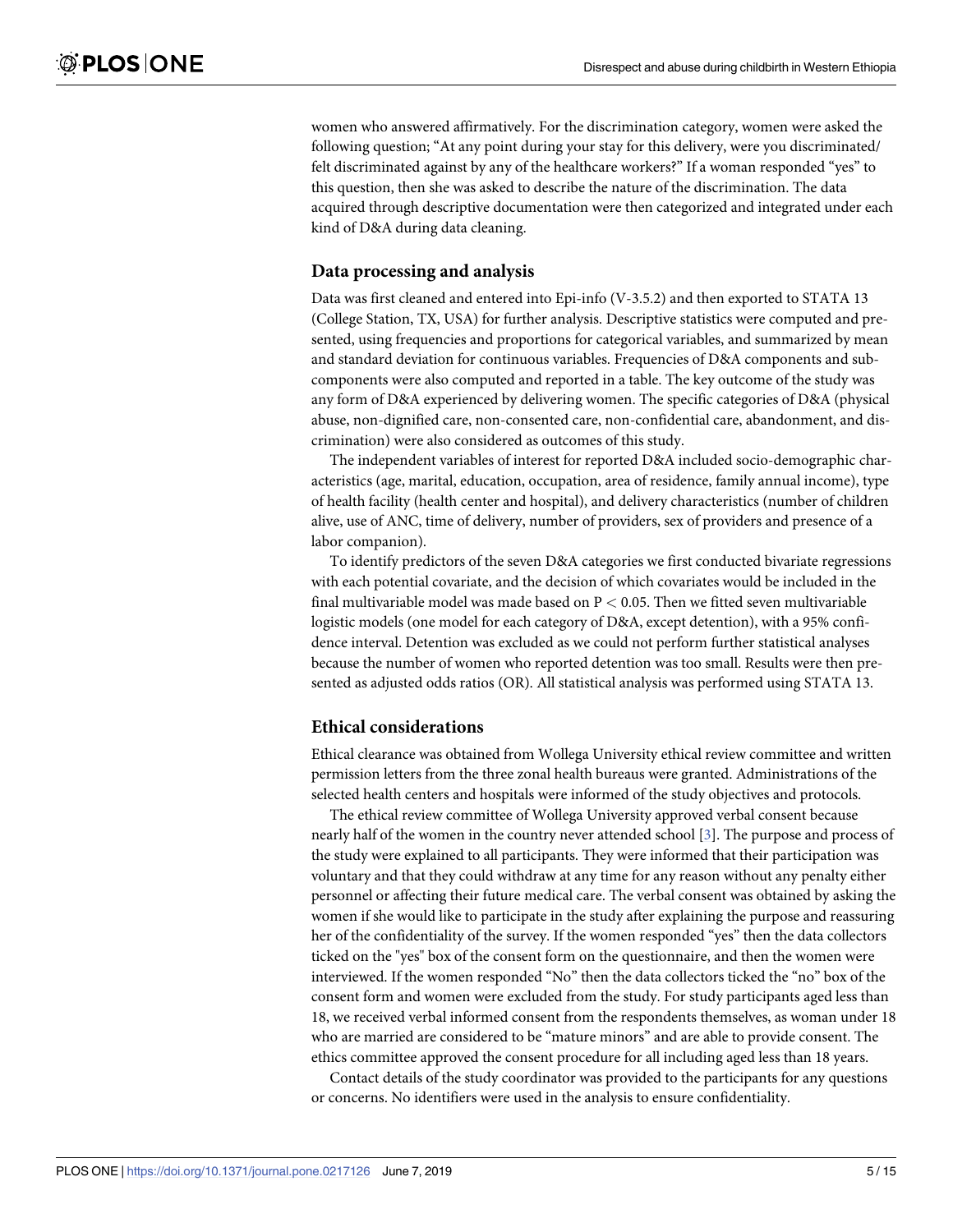# <span id="page-5-0"></span>**Results**

#### **Socio-demographic characteristics of the respondents**

Among 807 invited women, 612 women who gave birth to their child at the selected health facilities participated in the study (76% response rate). The majority of participants were married (94%(N = 575)), were ethnically Oromo (86.1% (N = 527)), followed the protestant religion (53.8% (N = 329)), were college or University level educated (29.7% (N = 182)), were between the age group of 25-29 years (42.2% (N = 256)), were from urban areas (69.9%  $(N = 428)$ ), and were housewives  $(61.0\% (N = 373))$ . Regarding maternal health service utilization, among the 612 interviewed women, the majority (39.7% ( $N = 243$ )) had just given birth to their first child, 97.5% (N = 597) had received antenatal care (ANC), 74.2% (N = 454) of the respondents gave birth at hospital, and 55.6% ( $N = 340$ ) had a companion with them during labor and delivery [\(Table](#page-6-0) 2).

#### **Prevalence of disrespect and abuse**

The majority of respondents (74.8%, 95% CI: 71.3, 78.2) reported facing at least one form of D&A during their delivery care [\(Table](#page-7-0) 3). Non-consented care was found to be the most prevalent category of D&A (54.1%, 95% CI: 50.1, 58.0). Among subcomponents of non-consented care, unconsented episiotomy was found to be the most common form of non-consented care (48.9%, 95% CI: 44.9, 52.8), defined as the healthcare provider doing the procedure without obtaining informed consent from the client at any time. Non-confidential care was the other most common type of D&A. Two hundred and forty-seven (40.4%, 95% CI: 36.5, 44.3) women reported confidentiality of care was breached, and of these 39.9% (95% CI: 36.0, 43.8) experienced lack of privacy during labor and delivery, while (7.2%, 95% CI: 5.3, 9.4) women reported that their medical history was disclosed by the healthcare professionals without their consent. Physical abuse was the third most common form of D&A, with 37.1% (95% CI: 33.3, 41.0) of women reporting physical abuse. Harshly forcing the legs apart was the most common form of physical abuse (22.2%, 95% CI: 30.2, 37.6). Exposure to non-dignified care was reported by 34.6% (95% CI: 30.9, 38.5) of women. Nearly one-third of all women (31.4%, 95% CI: 27.8, 35.1) said that health care professionals shouted at them during labor and delivery.

Abandonment during labor and delivery was also reported frequently. One hundred and fifty-four women (25.2%, 95% CI: 21.8, 28.7) reported that they felt neglected and abandoned while admitted for delivery care. The most commonly encountered subcomponent of neglect/ abandonment reported was being ignored when needing help, (22.9%, 95% CI: 19.7, 26.3) followed by giving birth outside of the delivery room (corridor, waiting room or floor), (17.5%, 95% CI: 14.6, 20.7). [Table](#page-7-0) 3 shows the prevalence of D&A by category and subcomponent, and [Table](#page-8-0) 4 shows D&A by socio-demographic characteristics.

Among mothers who reported experiences of D&A, more than a quarter (28.3%,  $N = 130$ ) reported one form of D&A,  $20.4\%$  (N = 94) reported experiencing two of the categories, and 19.0% (N = 87) reported experiencing three forms of D&A during their delivery care ([Fig](#page-9-0) 1).

#### **Predictors of D&A**

Seven logistic regression models were constructed to examine the relationship of client and institutional characteristics against each of the 7 different categories of D&A. One form (detention) was excluded since bivariate analysis revealed that further statistical analyses could not be performed due to the number of women exposed to this category being too small ([Table](#page-10-0) 5). The presence of a companion during labor and delivery, monthly household income and the type of health facility at which childbirth takes place were found to be significantly associated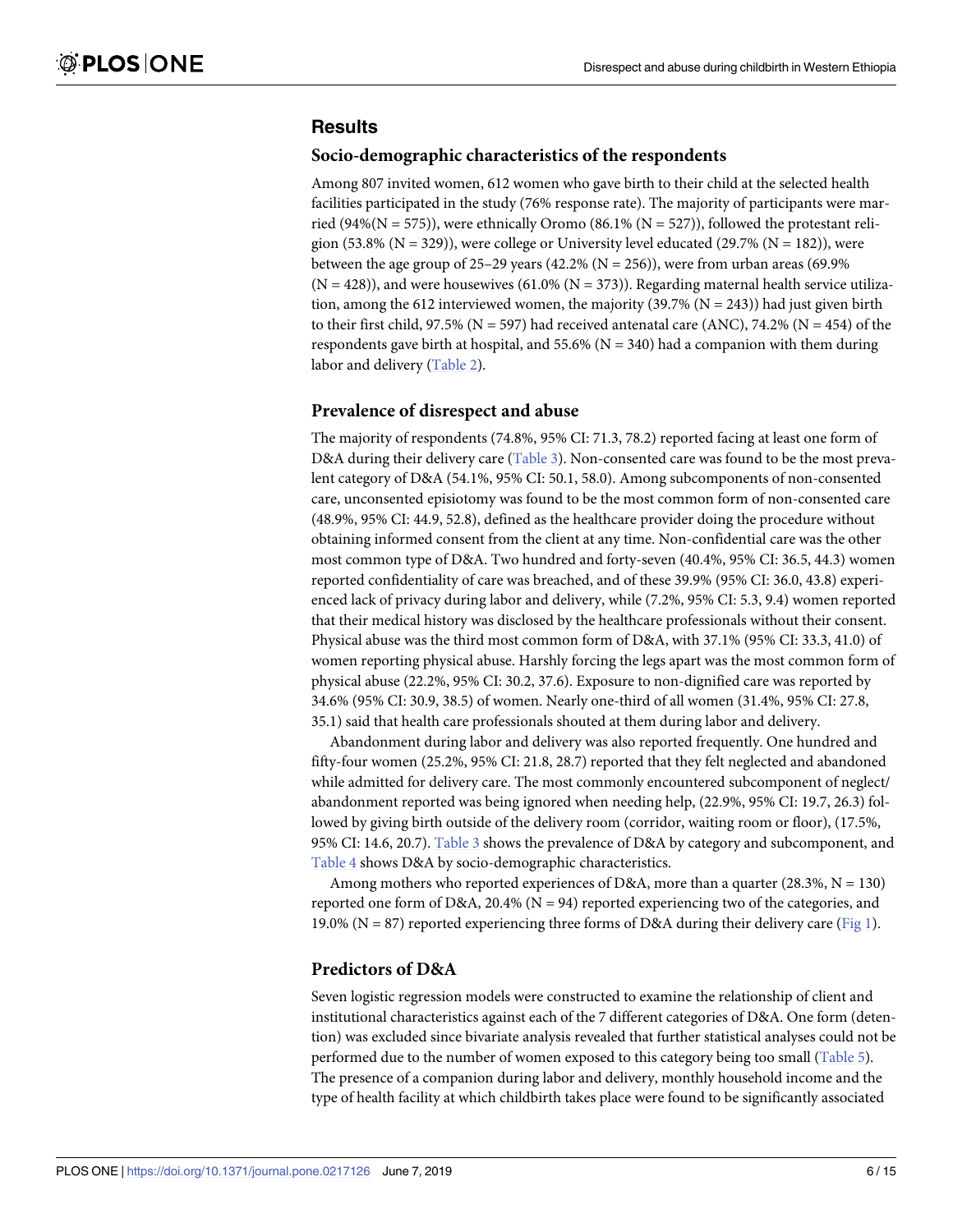<span id="page-6-0"></span>

| Socio-demographic characteristics           | Frequency | Percent |
|---------------------------------------------|-----------|---------|
| <b>Marital Status</b>                       |           |         |
| Single                                      | 13        | 2.1     |
| Married                                     | 575       | 94.0    |
| Divorced                                    | 14        | 2.3     |
| Widowed                                     | 10        | 1.6     |
| <b>Educational Status</b>                   |           |         |
| No Formal Education                         | 91        | 14.9    |
| Primary school                              | 161       | 26.3    |
| Secondary School                            | 178       | 29.1    |
| College/University                          | 182       | 29.7    |
| <b>Occupational Status</b>                  |           |         |
| Gov't employee                              | 147       | 24.0    |
| Merchant                                    | 92        | 15.0    |
| Housewife                                   | 373       | 61.0    |
| Age (25.57±4.55)                            |           |         |
| $15 - 19$                                   | 43        | 7.0     |
| $20 - 24$                                   | 196       | 32.0    |
| $25 - 29$                                   | 258       | 42.2    |
| $30 - 34$                                   | 86        | 14.1    |
| $35+$                                       | 29        | 4.7     |
| Residence                                   |           |         |
| Rural                                       | 184       | 30.1    |
| Urban                                       | 428       | 69.9    |
| Monthly household income*                   |           |         |
| Less than 1,368-birr                        | 540       | 88.2    |
| $>1,368$ -birr                              | 72        | 11.8    |
| Number of living births                     |           |         |
| First birth                                 | 243       | 39.7    |
| Second birth                                | 192       | 31.4    |
| Three and more birth                        | 177       | 28.9    |
| History of ANC visit for the last pregnancy |           |         |
| No                                          | 15        | 2.5     |
| Yes                                         | 597       | 97.5    |
| Number of ANC visit                         |           |         |
| 1 visit                                     | 20        | 3.3     |
| 2 visits                                    | 83        | 13.6    |
| 3 visits                                    | 185       | 30.2    |
| 4 visits                                    | 309       | 50.5    |
| Place of delivery                           |           |         |
| Hospital                                    | 454       | 74.2    |
| Health Center                               | 158       | 25.9    |
| Number of delivery attendants               |           |         |
| One                                         | 87        | 14.2    |
| Two                                         | 251       | 41.0    |
| Three to four                               | 208       | 34.0    |
| Five and above                              | 66        | 10.8    |
| Sex of delivery attendants                  |           |         |
| Male                                        | 165       | 27.0    |

|  |  | Table 2. Socio-demographic and service utilization characteristics of the respondents $(n = 612)$ . |
|--|--|-----------------------------------------------------------------------------------------------------|
|  |  |                                                                                                     |

(*Continued*)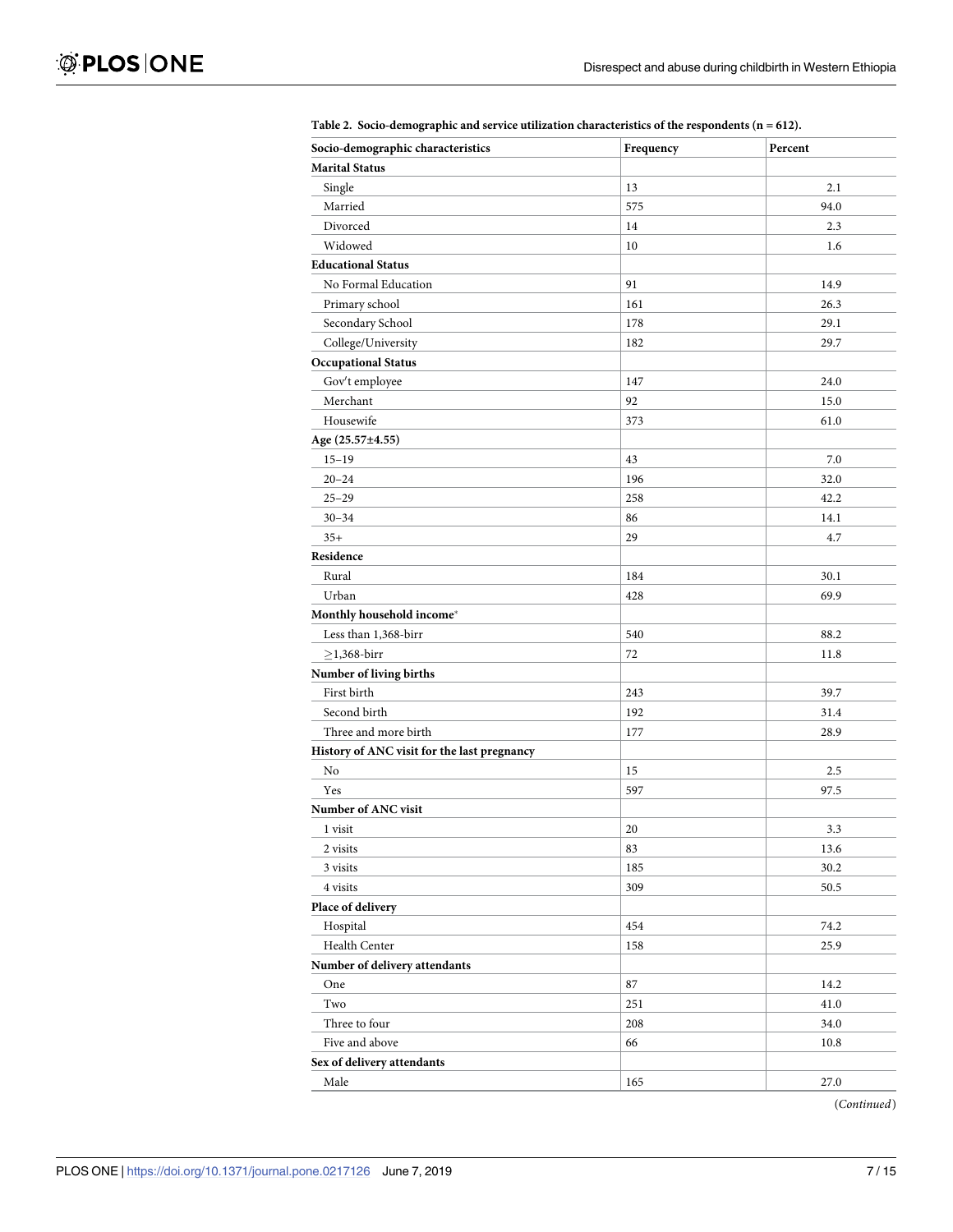<span id="page-7-0"></span>**Table 2.** (Continued)

| Socio-demographic characteristics | Frequency | Percent |
|-----------------------------------|-----------|---------|
| Female                            | 117       | 19.1    |
| Both male and female attendants   | 330       | 53.9    |
| Presence of labor companion       |           |         |
| No                                | 272       | 44.4    |
| Yes                               | 340       | 55.6    |

�1 USD was equivalent to 24 birrs during the study period and then multiplied by poverty line income (1.9/day).

<https://doi.org/10.1371/journal.pone.0217126.t002>

with most of D&A categories. Lack of a companion during labor and delivery was found to be the most important statistically significant predictor of all forms of D&A, with those without a companion almost 10 times more likely to experience disrespect or abuse (OR = 9.94, 95% CI: 5.72, 17.28). Women who gave birth at a hospital were also significantly more likely to experience D&A than women who gave birth at a health center, with women delivering in a hospital 1.6 times more likely to experience any type of D&A than women delivering in health centers (OR = 1.64, 95% CI: 1.01, 2.66). Women who had given birth to their first child were about

| Table 3. Experiences of disrespect and abuse during childbirth among women from six health facilities in the Western Oromia, Ethiopia, 2017 (N = 612). |
|--------------------------------------------------------------------------------------------------------------------------------------------------------|
|--------------------------------------------------------------------------------------------------------------------------------------------------------|

| Types of D&A                                                                  | Frequency      | Percent      |       | Confidence interval (95%) |  |
|-------------------------------------------------------------------------------|----------------|--------------|-------|---------------------------|--|
|                                                                               |                |              | Lower | Upper                     |  |
| Any form of D&A                                                               | 458            | 74.8         | 71.3  | 78.2                      |  |
| Physical abuse                                                                | 227            | 37.1         | 33.3  | 41.0                      |  |
| Hitting (slapped, beaten or pinched                                           | 136            | 22.2         | 19.1  | 25.7                      |  |
| Harshly forcing leg apart                                                     | 207            | 33.8         | 30.2  | 37.6                      |  |
| Tied down during labor                                                        | 10             | 1.6          | 0.8   | 2.9                       |  |
| Non-dignified care                                                            | 212            | 34.6         | 30.9  | 38.5                      |  |
| Shouted at                                                                    | 192            | 31.4         | 27.8  | 35.1                      |  |
| Threat of withholding treatment                                               | 84             | 13.7         | 11.2  | 16.6                      |  |
| Blamed or intimidated                                                         | 105            | 17.2         | 14.3  | 20.3                      |  |
| Non-consented care                                                            | 331            | 54.1         | 50.1  | 58.0                      |  |
| Unconsented episiotomy                                                        | 299            | 48.9         | 44.9  | 52.8                      |  |
| Unconsented C-section                                                         | 32             | 5.2          | 3.7   | 7.2                       |  |
| Non-confidential care                                                         | 247            | 40.4         | 36.5  | 44.3                      |  |
| Provision of care without privacy                                             | 244            | 39.9         | 36.0  | 43.8                      |  |
| Medical history disclosed without consent                                     | 44             | 7.2          | 5.3   | 9.4                       |  |
| Neglect/abandonment                                                           | 154            | 25.2         | 21.8  | 28.7                      |  |
| Gave birth outside delivery room (corridor, waiting room or floor)            | 107            | 17.5         | 14.6  | 20.7                      |  |
| Ignored when needed help                                                      | 140            | 22.9         | 19.7  | 26.3                      |  |
| Delivered without skilled attendant                                           | $\overline{7}$ |              |       |                           |  |
| Detention                                                                     | 18             | 2.9          | 1.8   | 4.5                       |  |
| Detention in health facility for failure to pay                               | 18             | 2.9          | 1.8   | 4.5                       |  |
| Inappropriate demands for payment                                             | $\mathbf{0}$   | $\mathbf{0}$ |       |                           |  |
| <b>Discrimination</b>                                                         | 81             | 13.2         | 10.7  | 16.1                      |  |
| Denial of needed attention on the basis of low social class                   | 49             | 8.0          | 6.0   | 10.4                      |  |
| Denial of needed attention on the basis of age young (less than 19 years old) | 29             | 4.7          | 3.3   | 6.7                       |  |
| Denial of needed attention on the basis of residence area (rural)             | 40             | 6.5          | 4.8   | 8.7                       |  |

<https://doi.org/10.1371/journal.pone.0217126.t003>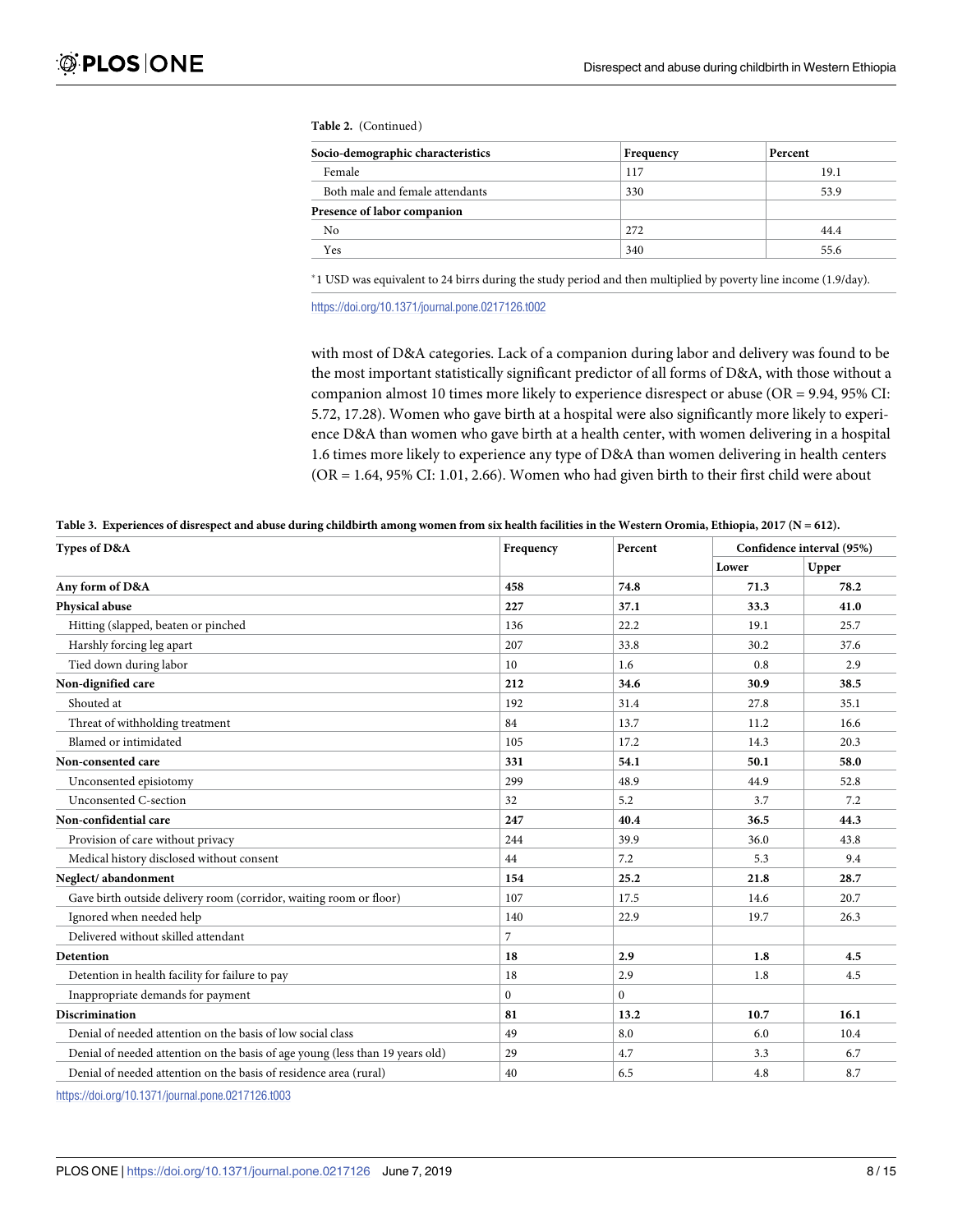| <b>Variables</b>                         | Total<br>(N) | Any type of<br>D&A N (%) | Physical<br>abuse $N(\%)$ | $N(\%)$     | $N(\%)$     | Non-dignified   Non-consented   Non-confidential   Neglect/<br>$N(\%)$ | Abandonment N(%) | Discrimination N<br>(%) |
|------------------------------------------|--------------|--------------------------|---------------------------|-------------|-------------|------------------------------------------------------------------------|------------------|-------------------------|
| <b>Birth Order</b>                       |              | $p = 0.171$              | $p = 0.003$               | $p = 0.330$ | $p = 0.207$ | $p = 0.000$                                                            | $p = 0.473$      | $p = 0.608$             |
| First birth                              | 243          | 191(78.6)                | 70(28.80)                 | 78(32.1)    | 142(58.4)   | 71(29.2)                                                               | 55(22.6)         | 29(11.9)                |
| Second birth                             | 192          | 136(70.8)                | 81(42.18)                 | 65(33.85)   | 97(50.5)    | 92(47.9)                                                               | 53(27.6)         | 25(13.0)                |
| Third birth & above                      | 177          | 131(74.0)                | 76(42.93)                 | 69(38.98)   | 92(52.0)    | 84(47.5)                                                               | 46(26.0)         | 27(15.3)                |
| <b>Educational status</b>                |              | $p = 0.003$              | $p = 0.001$               | $p = 0.254$ | $p = 0.003$ | $p = 0.000$                                                            | $p = 0.000$      | $p = 0.089$             |
| No Formal Education                      | 91           | 75(82.4)                 | 46(50.5)                  | 35(38.5)    | 63(69.2)    | 52(57.1)                                                               | 32(35.2)         | 15(16.5)                |
| Primary                                  | 161          | 105(65.2)                | 44(27.3)                  | 46(28.6)    | 74(46.0)    | 37(23.0)                                                               | 20(12.4)         | 12(7.5)                 |
| Secondary School                         | 178          | 131(73.6)                | 61(34.3)                  | 62(34.8)    | 90(50.6)    | 69(38.8)                                                               | 49(27.5)         | 27(15.2)                |
| College/University                       | 182          | 147(80.8)                | 76(41.8)                  | 69(37.9)    | 104(57.1)   | 89(48.9)                                                               | 53(29.1)         | 27(14.8)                |
| Occupation                               |              | $p = 0.299$              | $p = 0.001$               | $p = 0.206$ | $p = 0.018$ | $p = 0.001$                                                            | $p = 0.114$      | $p = 0.436$             |
| Government employee                      | 147          | 115(78.2)                | 61(41.5)                  | 57(38.8)    | 92(62.6)    | 75(51.0)                                                               | 43(29.3)         | 19(12.9)                |
| Merchant                                 | 92           | 72(78.3)                 | 48(52.2)                  | 36(39.1)    | 54(58.7)    | 43(46.7)                                                               | 28(30.4)         | 16(17.4)                |
| Housewife                                | 373          | 271(72.7)                | 118(31.6)                 | 119(31.9)   | 185(49.6)   | 129(34.6)                                                              | 83(22.3)         | 46(12.3)                |
| Monthly income                           |              | $p = 0.000$              | $p = 0.000$               | $p = 0.018$ | $p = 0.000$ | $p = 0.000$                                                            | $p = 0.000$      | $p = 0.005$             |
| Less than 1,368-birr                     | 540          | 422(78.1)                | 216(40.0)                 | 196(36.3)   | 306(56.7)   | 245(45.4)                                                              | 152(28.1)        | 79(14.6)                |
| $>1,368$ birr                            | 72           | 36(50.0)                 | 11(15.3)                  | 16(22.2)    | 25(34.7)    | 2(2.8)                                                                 | 2(2.8)           | 2(2.8)                  |
| Presence of companion<br>during delivery |              | $p = 0.000$              | $p = 0.000$               | $p = 0.000$ | $p = 0.000$ | $p = 0.000$                                                            | $p = 0.000$      | $p = 0.000$             |
| No                                       | 272          | 254(93.4)                | 160(58.8)                 | 126(46.3)   | 183(67.3)   | 191(70.2)                                                              | 102(37.5)        | 62(22.8)                |
| Yes                                      | 340          | 204(60.0)                | 67(19.7)                  | 86(25.3)    | 148(43.5)   | 56(16.5)                                                               | 52(15.3)         | 19(5.6)                 |
| Health facility at<br>delivery           |              | $p = 0.002$              | $p = 0.001$               | $p = 0.000$ | $p = 0.167$ | $p = 0.027$                                                            | $p = 0.000$      | $p = 0.031$             |
| Hospital                                 | 454          | 354(78.0)                | 186(41.0)                 | 185(40.7)   | 253(55.7)   | 195(43.0)                                                              | 131(28.9)        | 68(15.0)                |
| Health Center                            | 158          | 104(65.8)                | 41(25.9)                  | 27(17.1)    | 78(49.4)    | 52(32.9)                                                               | 23(14.6)         | 13(8.2)                 |
| Number of delivery<br>attendants         |              | $p = 0.025$              | $p = 0.462$               | $p = 0.002$ | $p = 0.535$ | $p = 0.119$                                                            | $p = 0.024$      | $p = 0.106$             |
| Two and less                             | 338          | 241(71.3)                | 121(35.8)                 | 99(29.3)    | 179(53.0)   | 127(37.6)                                                              | 73(21.6)         | 38(11.2)                |
| More than two                            | 274          | 217(79.2)                | 106(38.7)                 | 113(41.2)   | 152(55.5)   | 120(43.8)                                                              | 81(29.6)         | 43(15.7)                |

<span id="page-8-0"></span>**[Table](#page-5-0) 4. Disrespect and abuse by socio-demographic characteristics, Western Ethiopia, 2017.**

<https://doi.org/10.1371/journal.pone.0217126.t004>

two times more likely to report any type of D&A compared to those who had three or more delivery experiences ( $OR = 1.95, 1.14, 3.34$ ). On the other hand, higher income (more than 1,368-birr monthly) was protective of D&A (OR = 0.36, 95% CI: 0.21, 0.65).

## **Discussion**

The findings of this study demonstrated that D&A during childbirth in public health facilities is a common experience among mothers in Western Ethiopia. Three fourths (95% CI: 71.28– 78.16) of the women in this study reported experiences of D&A during childbirth. Findings from other sub-Saharan countries also reveal high rates of D&A during labor and delivery, for example, a study from Nigeria reported 98% of women experience D&A [\[10\]](#page-13-0), while a study from Kenya reported 20% of women report D&A [[6](#page-13-0)]. The high prevalence of D&A found in this study could potentially explain the low utilization of delivery care at health facilities in the study area and other similar settings.

More than 3 in 10 women reported experiences of physical abuse during delivery. A study from Nigeria reported 35.7% of women experienced physical abuse during childbirth [\[10\]](#page-13-0). Physical abuse (hitting and slapping) has been justified by providers in previous studies as a way to 'put in line' the 'uncooperative and misbehaving' woman in order to safely deliver and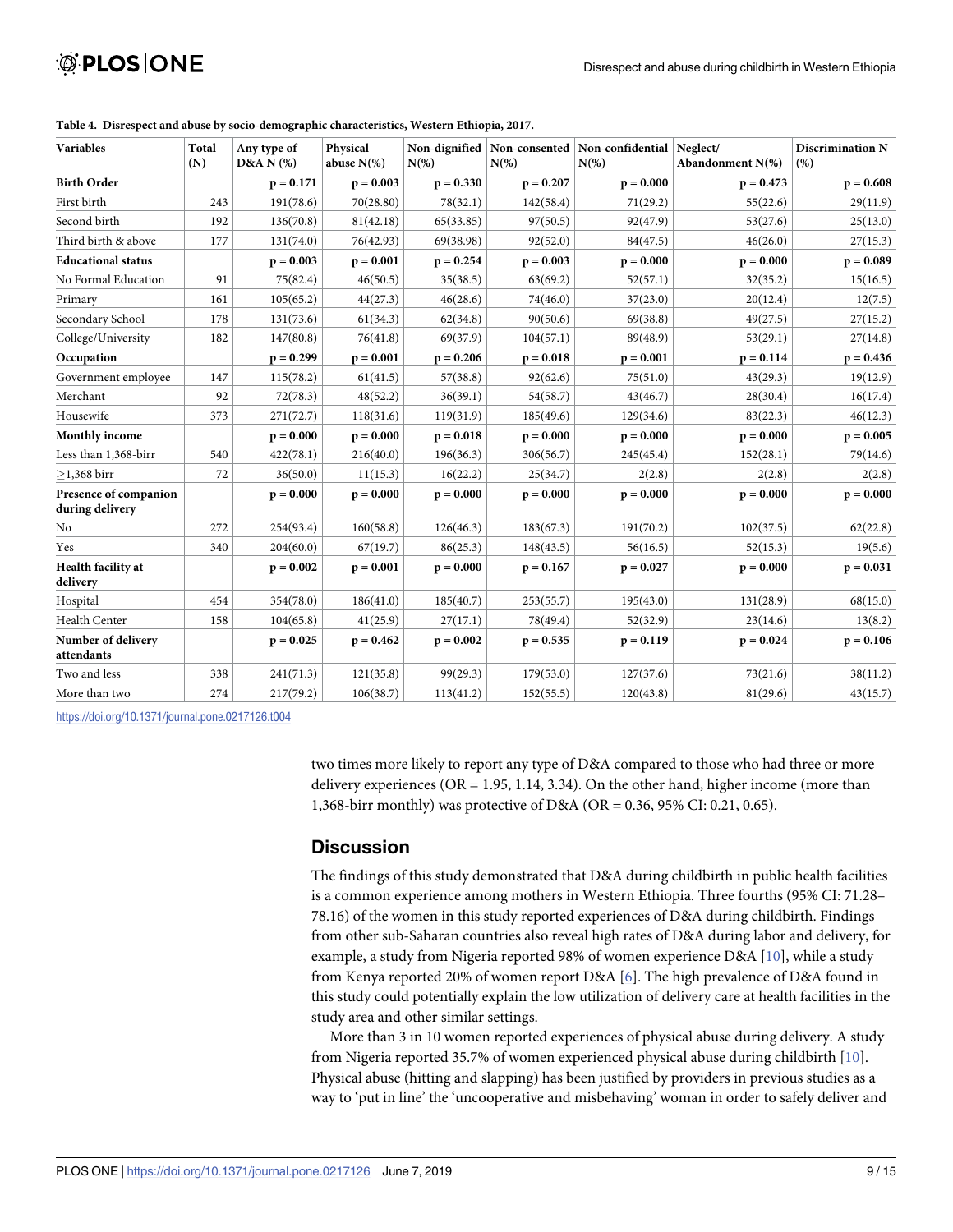<span id="page-9-0"></span>



<https://doi.org/10.1371/journal.pone.0217126.g001>

prevent distress of the baby [[32](#page-14-0)]. In fact, women in labor are suffering themselves from the pain of childbirth, and rather than being supported, they are being mistreated. Government employees in this study were two times more likely to report physical abuse than women who are housewives. This may be explained by government employees being more aware of their rights, more sensitive to mistreatment, and very likely to report any form of D&A they faced. This implies that initiatives to empower women and help them understand their rights when visiting health facilities to seek care should target women who are less educated and not formally employed.

We found that experience with the health facility setting also matters in shaping perceptions of women who gave birth in the health facility. Women giving birth to their first child were about two times more likely to report experiencing D&A compared to women who had three or more children. While the former is unfamiliar with childbirth and with the way services are commonly provided at the health facilities, the latter may be familiar with the likelihood of experiencing D&A at the health facilities.

Unexpectedly, women who gave birth at a higher-level health facility, where quality of care is presumed to be better, had a greater likelihood of experiencing D&A. Women who delivered in hospitals were 1.6 times more likely to report any D&A and twice as likely to report physical abuse compared to women who delivered at a health center. Women who delivered in hospitals were also more likely to experience non-dignified care and neglect/abandonment compared to those who delivered at health centers, which could be the result of hospitals being understaffed with a high volume of patients, making it difficult for providers to adequately provide care. During the study period, our team witnessed that the study hospitals had threedelivery beds each and a maximum of five delivery attendants, which was far less than they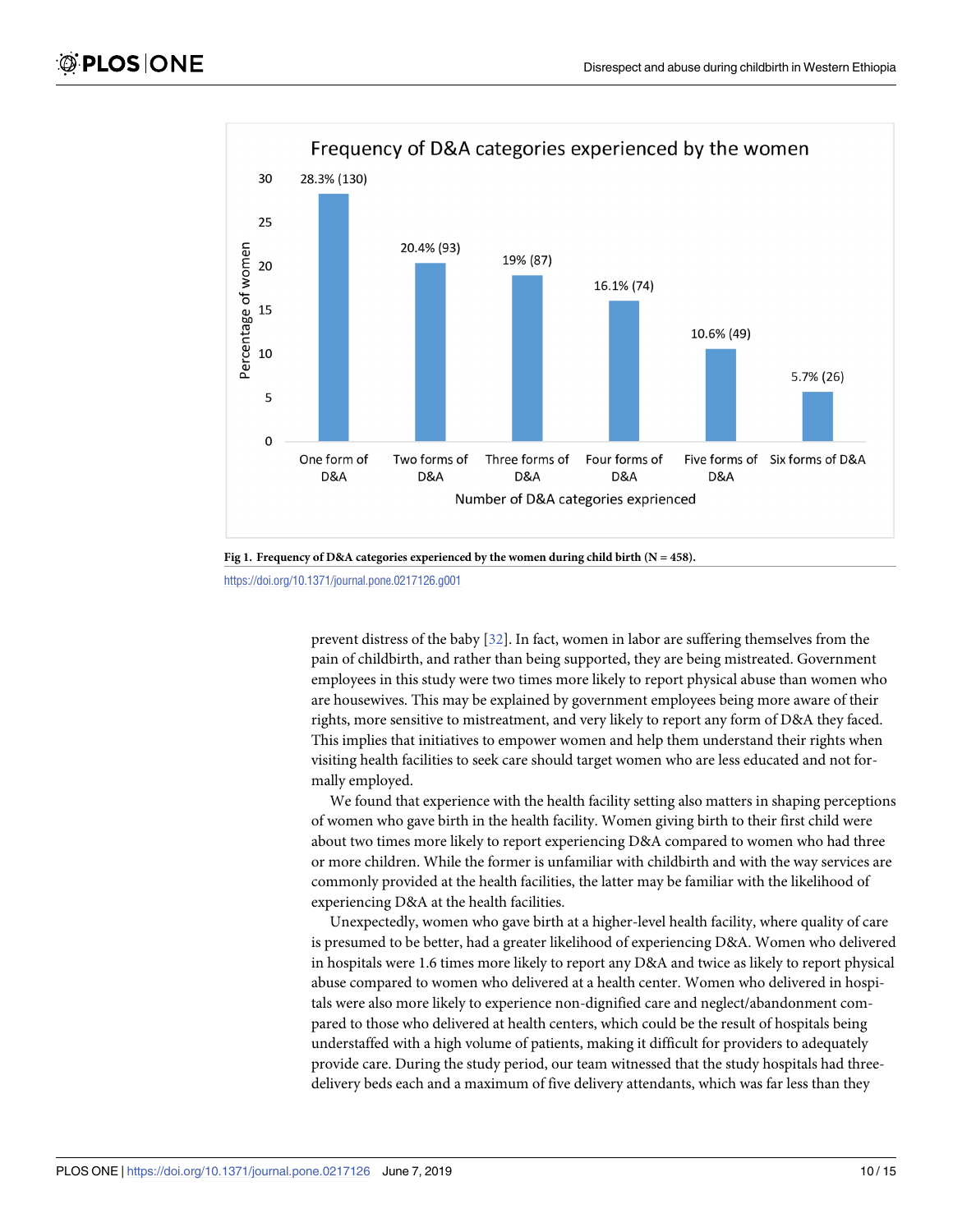| Variables with<br>categories | Any type of DA OR<br>(CI) | Physical abuse OR<br>(CI) | Non-dignified OR<br>(CI) | Non-consented OR<br>(CI) | (CI)                     | Non-confidential OR Neglect/Abandonment OR<br>(CI) | <b>Discrimination OR</b><br>(CI) |
|------------------------------|---------------------------|---------------------------|--------------------------|--------------------------|--------------------------|----------------------------------------------------|----------------------------------|
| <b>Birth Order</b>           |                           |                           |                          |                          |                          |                                                    |                                  |
| 3 & above birth              | $\mathbf{1}$              | 1                         | 1                        | 1                        | $\mathbf{1}$             | 1                                                  |                                  |
| First birth                  | $1.95(1.14, 3.34)^*$      | 0.72(0.45, 1.16)          | 0.81(.52, 1.27)          | $1.90(1.23, 2.95)$ **    | $0.54(0.32, 0.91)^*$     | 1.07(0.64, 1.79)                                   | 0.93(0.49, 1.75)                 |
| Second birth                 | 0.76(0.44, 1.32)          | 1.01(0.63, 1.62)          | 0.72(0.46, 1.17)         | 1.03(0.66, 1.61)         | 1.03(0.60, 1.74)         | 1.13(0.68, 1.89)                                   | 0.79(0.42, 1.49)                 |
| <b>Educational status</b>    |                           |                           |                          |                          |                          |                                                    |                                  |
| College/University           |                           |                           |                          |                          |                          | 1                                                  |                                  |
| No Formal<br>Education       | 0.99(0.37, 2.62)          | 1.46(0.68, 3.15)          | 0.99(0.48, 2.08)         | $3.83(1.83, 8.01)$ ***   | 1.95(0.83, 4.58)         | 1.41(0.65, 3.08)                                   | 0.69(0.267, 1.811)               |
| Primary                      | 0.54(0.24, 1.24)          | 0.90(0.45, 1.81)          | 0.97(0.50, 1.88)         | 1.62(0.85, 3.08)         | 0.77(0.35, 1.66)         | 0.53(0.24, 1.13)                                   | 0.54(0.21, 1.38)                 |
| Secondary School             | 0.53(0.24, 1.17)          | 0.90(0.47, 1.73)          | 1.11(0.60, 2.06)         | 1.44(0.78, 2.62)         | 1.07(0.53, 2.18)         | 1.14(0.59, 2.22)                                   | 0.88(0.39, 1.97)                 |
| Occupation                   |                           |                           |                          |                          |                          |                                                    |                                  |
| Housewife                    | $\mathbf{1}$              | $\mathbf{1}$              | $\mathbf{1}$             | 1                        | $\mathbf{1}$             | $\mathbf{1}$                                       |                                  |
| Government<br>employee       | 0.61(0.27, 1.37)          | $2.02(1.19, 3.41)$ **     | 1.19(0.72, 1.97)         | 1.48(0.89, 2.43)         | 1.17(0.64, 2.12)         | 1.30(0.75, 2.27)                                   | 1.13(0.58, 2.21)                 |
| Merchant                     | 1.29(0.68, 2.45)          | 1.10(0.56, 2.14)          | 1.10(0.59, 2.08)         | 2.38(1.27, 4.46)         | 1.35(0.65, 2.70)         | 1.02(0.51, 2.02)                                   | 0.54(0.23, 1.28)                 |
| Monthly household income     |                           |                           |                          |                          |                          |                                                    |                                  |
| $<$ 1,368-birr               | 1                         | 1                         | $\mathbf{1}$             | 1                        | $\mathbf{1}$             | 1                                                  |                                  |
| $>1,368$ -birr               | $0.37(0.21, 0.65)$ ***    | $0.39(0.19, 0.79)$ **     | 0.65(0.35, 1.21)         | $0.51(0.29, 0.87)$ *     | $0.04(0.01, 0.18)$ ***   | $0.11(0.03, 0.45)$ **                              | 0.25(0.06, 1.09)                 |
| Health facility at delivery  |                           |                           |                          |                          |                          |                                                    |                                  |
| Health Center                | $\mathbf{1}$              |                           |                          | $\mathbf{1}$             | $\mathbf{1}$             | $\mathbf{1}$                                       |                                  |
| Hospital                     | $1.64(1.01, 2.66)^*$      | $1.96(1.22, 3.15)$ **     | $3.00(1.83, 4.91)$ ***   | 1.19(0.78, 1.80)         | 1.27(0.77, 2.12)         | $2.14(1.25, 3.69)$ **                              | 1.72(0.86, 3.43)                 |
| Presence of labor companion  |                           |                           |                          |                          |                          |                                                    |                                  |
| Yes                          | 1                         | 1                         | 1                        | 1                        | 1                        | 1                                                  |                                  |
| NO                           | 9.94(5.72, 17.28)         | $4.99(3.41, 7.32)$ ***    | $2.41(1.66, 3.50)$ ***   | 2.56(1.79, 3.66)         | $10.55(6.93, 16.06)$ *** | $2.64(1.74, 3.99)$ ***                             | $4.58(2.58, 8.15)$ ***           |
| No of delivery attendants    |                           |                           |                          |                          |                          |                                                    |                                  |
| More than two                | 1                         | 1                         |                          | 1                        | 1                        | 1                                                  |                                  |
| Two and less                 | 0.71(0.45, 1.12)          | 1.01(0.68, 1.51)          | 0.77(0.53, 1.12)         | 0.96(0.66, 1.40)         | 0.73(0.47, 1.15)         | 0.83(0.54, 1.26)                                   | 0.76(0.45, 1.30)                 |

<span id="page-10-0"></span>

|  | Table 5. Predictors of disrespect and abuse during childbirth among women served at health facilities in Western Ethiopia, 2017. |  |  |  |
|--|----------------------------------------------------------------------------------------------------------------------------------|--|--|--|
|  |                                                                                                                                  |  |  |  |

 $*P \leq 0.05$ ,

 $*P < 0.01$ ,

 $***P<0.001$ 

Multi-collinearity and Pearson Correlation analyses (All variance inflation factor VIF less than 1.60). The  $R^2$  values of each model are described as follow: [Model 1 (All type of DA R2 = 30.5%), Model 2 (Physical abuse R2 = 26.5%), Model 3 (Non-dignified R2 = 14.2%), Model 4 (Non-consented R2 = 14.4%), Model 5 (Non-confidential  $R2 = 46.6\%$ ), Model 6 (Neglect/ Abandonment  $R2 = 19.3\%$ ) and Model 7 (Discrimination  $R2 = 15.9\%$ )].

<https://doi.org/10.1371/journal.pone.0217126.t005>

needed. The frustration and burnout among the health care providers by the influx of women for delivery services in their constrained setting was evident. Regardless, the majority of women preferred hospitals over health centers for delivery because of a perception of better human resources and availability of supplies. As a result of the high demand, hospitals become overloaded and understaffed, exposing health care professionals to a poor working environment where frustration develops [[26](#page-14-0)]. This, in turn, may increase the likelihood of inappropriate treatment of mothers by health professionals attending to the highly eventful and sensitive process of labor and delivery.

Although women are clearly experiencing high levels of D&A during delivery, it is common for a postpartum woman to think about her baby and her baby's needs, feel relief from the pain that she experienced, and want to put the experiences of D&A behind her and move on. Other mothers who felt humiliated or mistreated and want to do something about it, often do not have a mechanism for redress, because legal frameworks for addressing medical malpractice and abuse during care are not common in most low-income countries [\[5](#page-13-0)]. As a result,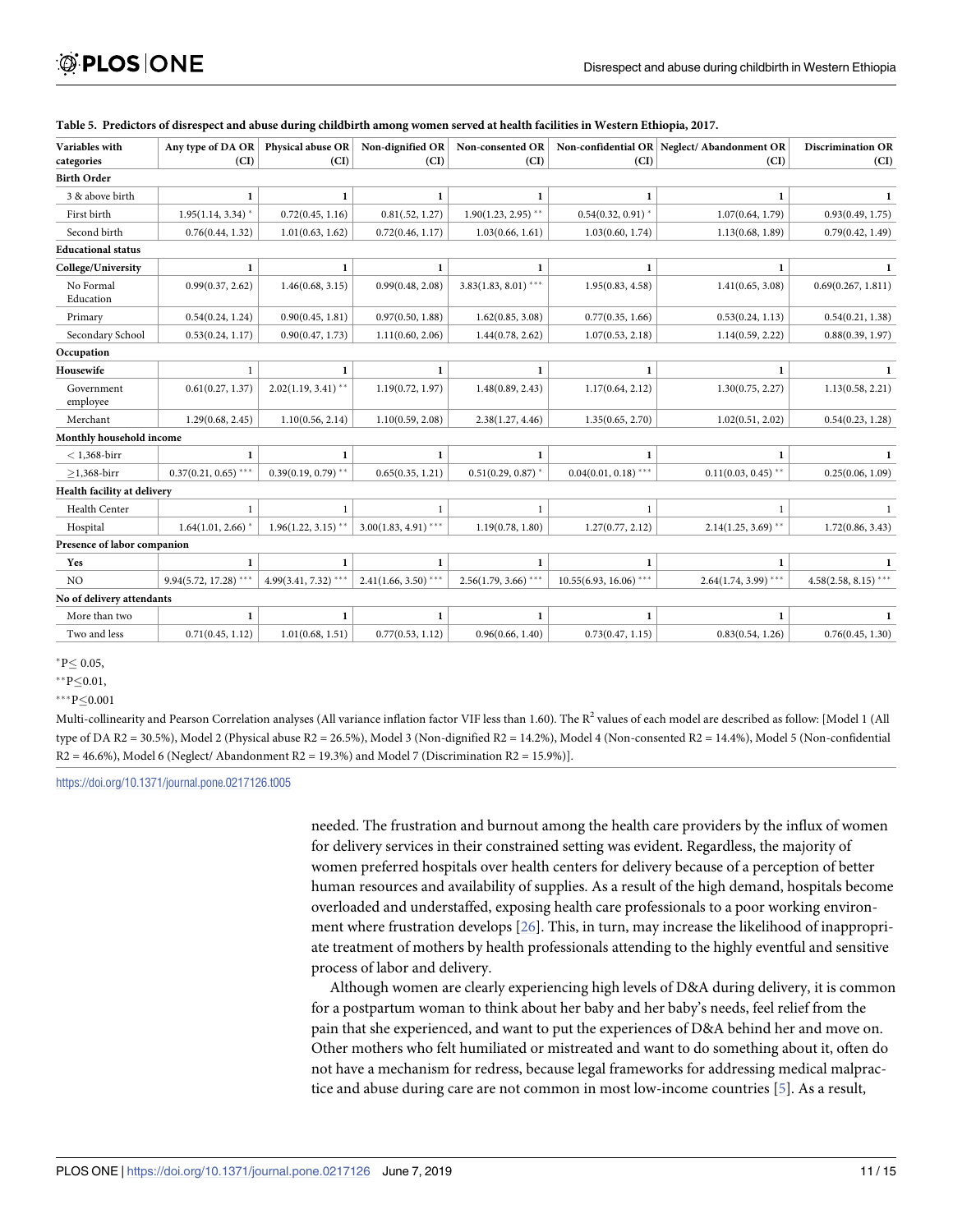<span id="page-11-0"></span>complaints usually are ignored because there is no local system for accountability for D&A. Furthermore, health managers often do not consider or believe that the health professionals would commit D&A during delivery care with the intention of harming the women [[5,](#page-13-0) [8\]](#page-13-0).

Given that hospitals are preferred by clients over health centers in Ethiopia, an appropriate response to decrease D&A during delivery would be for policy makers and health planners to invest in expanding the size and skill mix of professionals in the preferred facilities (hospitals). This could possibly reduce the occurrence of D&A that may be occurring due to overcrowding, particularly if it is accompanied by intentional measures to sensitize health care providers and health managers regarding the magnitude and consequences of D&A.

Another common predictor for women to experience D&A was the absence of a companion in the laboring room with the women in labor. Women without a companion throughout labor and delivery were nearly ten times more likely to experience D&A than women with a companion. This indicates that providers are more likely cautious about how they act and speak to a client when a companion of the client is present, which suggests that the providers know that the way they behave in the absence of a companion is inappropriate [\[6\]](#page-13-0). The protective effect of having a companion with the mother during labor could also indicate that companions serve an important role as advocates for the laboring mother.

Permission to have a companion with mothers throughout labor and delivery is a work in progress in health facilities of the study area, as the Ministry of Health pushes for creating compassionate, caring and respectful healthcare professionals [[27](#page-14-0)]. Allowing a family member or a relative to accompany a laboring woman not only minimizes the possibility of D&A by health professionals but will make mothers more comfortable while delivering in a health facility setting. Earlier works have also shown that presence of a companion throughout labor and delivery is a very effective strategy in minimizing D&A. Studies from Kenya, Tanzania and Ethiopia demonstrate that the presence of companion would reduce incidents of D&A [\[5,](#page-13-0) [6](#page-13-0), [8](#page-13-0), [25,](#page-14-0) [33](#page-14-0)]. Furthermore, presence of a companion has already been suggested for inclusion in the list of process indicators to monitor quality of childbirth care in the health facility [\[9](#page-13-0)].

Limitations of this study may include that the subjective reports of the women were not validated by objective observations of care. However, women's own perceptions of experiences of D&A are ultimately what is most likely to influence their likelihood of repeating facility delivery. Furthermore, self-reported experiences of D&A have a critical effect on perceived quality of services provided at the health facility. A woman's perception that she will receive respectful and friendly care will promote use of services when pregnant next time, and can also influence the perceptions of her social network.

This study addressed only the perspective of the clients and did not examine what the providers experience of attending deliveries in their particular context. Resource-limited countries suffer from structural, human and financial scarcity in the pursuit of providing quality healthcare services, which likely would have surfaced through including provider perspectives. We were however unable to address these aspects of the health system. This issue is vital because a previous study observed that health workers themselves face constraints to the provision of adequate health services, which affects their relationships with clients [[34](#page-14-0)]. We would also like to note that our findings may not be generalizable to the situation of health facilities in other parts of Ethiopia. Furthermore, interpretation of the findings in this study should take note of the absence of standardized tools to measure D&A in the literature.

In conclusion, the findings of our study showed that D&A is a critical problem in the study area. Lack of a companion throughout labor and delivery services seems to expose women to a wide range of D&A. As such, having companion could largely contribute to ensuring the provision of respectful maternity care. Even though access to health care has improved dramatically, facilities persistently fail to provide respectful and friendly care to delivering women.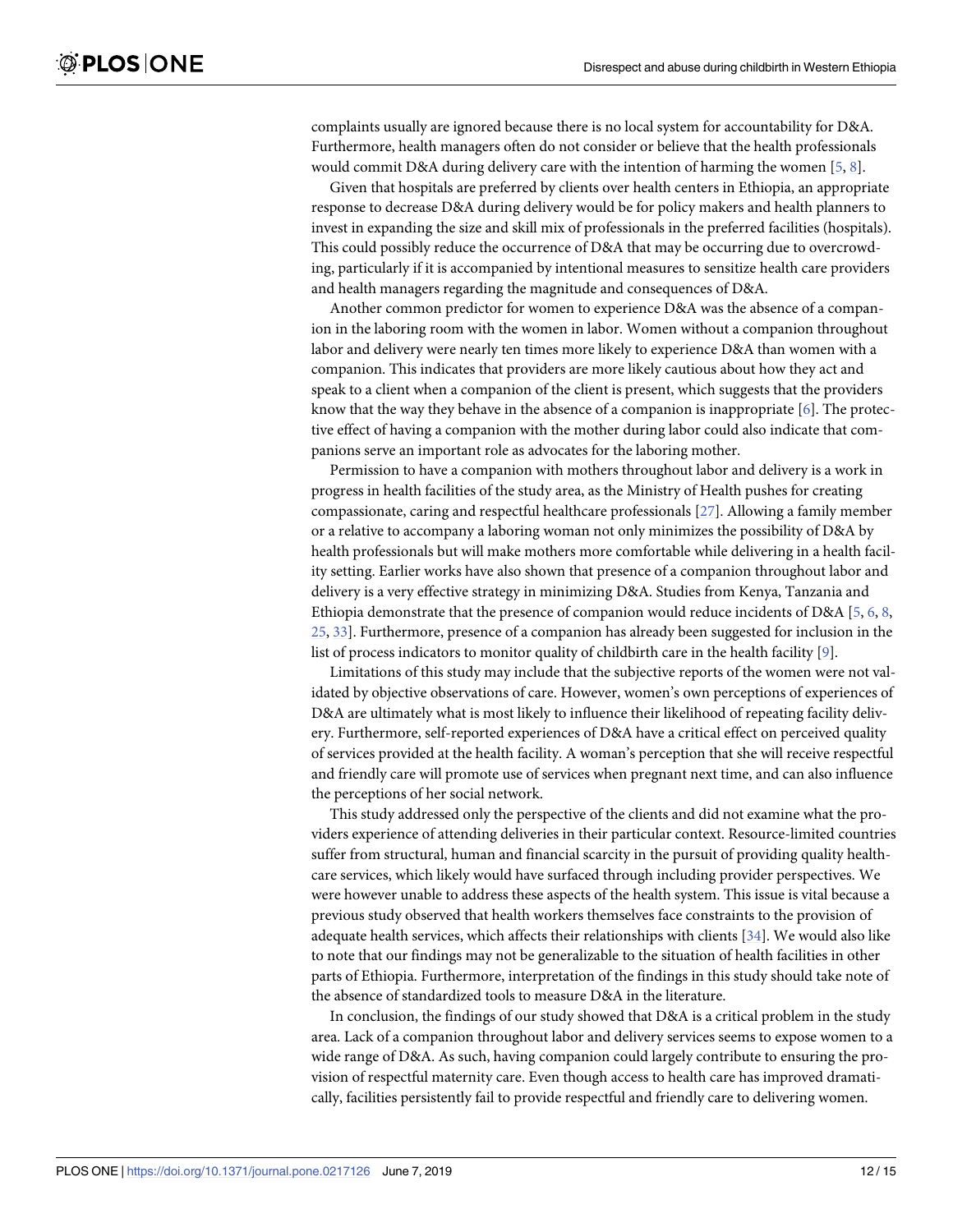<span id="page-12-0"></span>The spectrum of disrespectful and abusive experiences reported by the women is vast and calls for serious attention. To combat disrespectful and abusive treatment at health facilities, health managers and policymakers should prioritize enabling companions during labor and delivery, engage community members in health facility management boards, strengthen accountability through legal frameworks to appropriately address D&A, and improve the work environment for providers, coupled with training and introduction of care standards to professionals [[23](#page-14-0), [35](#page-14-0), [36](#page-14-0)].

Adopting a patient-centered approach and strengthening health system resources directed towards maternity care could significantly improve the quality of care provided to delivering women. It is recommended that endeavors to promote birth at health facilities must address the issue of D&A to ensure higher utilization by women and to protect women's fundamental rights during facility delivery. Possible interventions that could be designed and implemented at the health facility level include quality improvement interventions that focus on improving cultural responsiveness to mother's preferences (e.g. birth companion and choice of birthing position). Addressing the unequal relationship between the women giving birth and skilled care providers is also a key area to addressing disrespectful care. Health facilities can also fight D&A by ensuring accountability (e.g. instruct and enforce desired standards of care, describing the nature of care that skilled providers and health facilities should offer to patients). Performance-based contracts and systems for providers and other health facility staff to report observed D&A by their peer providers represent another approach to promoting accountability [[5\]](#page-13-0). Furthermore, the compassionate, respectful, caring workforce initiative of the government should address the critical role of resource availability at point of care, in addition to training of health professionals on ethical conduct and good practice [[34](#page-14-0)].

Further research to uncover barriers and facilitators of respectful and dignified maternal care in relation to providers and the health system is needed to design and implement effective interventions to promote respectful maternity care in the context of limited resources.

#### **Acknowledgments**

We want to express our heartfelt gratitude to women who shared their stories and time for this project. We are deeply grateful to Mrs Sarah Hurlburt who copy edited the language of the final manuscript. The authors would also like to thank Wollega University and the health facilities at which the study was conducted for their support during the study period.

### **Author Contributions**

**Conceptualization:** Firew Tekle Bobo, Habtamu Kebebe Kasaye, Belachew Etana.

**Data curation:** Firew Tekle Bobo.

**Formal analysis:** Firew Tekle Bobo, Habtamu Kebebe Kasaye.

**Funding acquisition:** Firew Tekle Bobo.

**Investigation:** Firew Tekle Bobo, Habtamu Kebebe Kasaye, Belachew Etana, Tesfaye Regassa Feyissa.

**Methodology:** Firew Tekle Bobo, Habtamu Kebebe Kasaye, Belachew Etana, Mirkuzie Woldie.

**Project administration:** Firew Tekle Bobo.

**Resources:** Firew Tekle Bobo, Mirkuzie Woldie.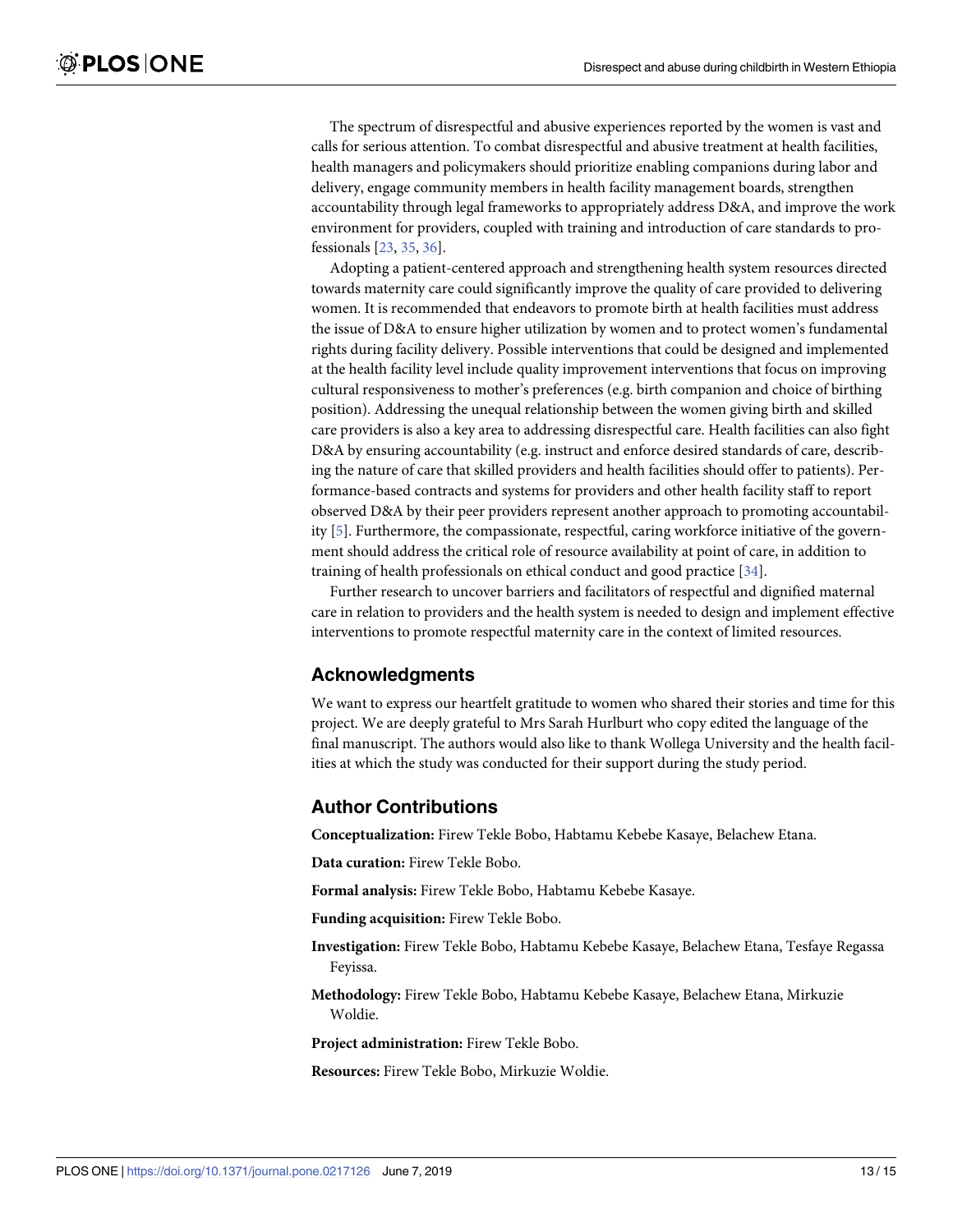<span id="page-13-0"></span>**Software:** Firew Tekle Bobo, Habtamu Kebebe Kasaye.

**Supervision:** Firew Tekle Bobo, Tesfaye Regassa Feyissa.

**Writing – original draft:** Firew Tekle Bobo, Mirkuzie Woldie.

**Writing – review & editing:** Firew Tekle Bobo, Belachew Etana, Mirkuzie Woldie, Tesfaye Regassa Feyissa.

#### **References**

- **[1](#page-1-0).** Central Statistical Agency [Ethiopia], ORC Macro. 2006. Ethiopia Demographic and Health Survey 2005. Addis Ababa, Ethiopia and Calverton, Maryland, USA: Central Statistical Agency and ORC Macro.
- **2.** Central Statistical Agency [Ethiopia], ICF International. 2012. Ethiopia Demographic and Health Survey 2011. Addis Ababa, Ethiopia and Calverton, Maryland, USA: Central Statistical Agency and ICF International.
- **[3](#page-1-0).** Central Statistical Agency (CSA) [Ethiopia], ICF. 2016. Ethiopia Demographic and Health Survey 2016.: Addis Ababa, Ethiopia, and Rockville, Maryland, USA: CSA and ICF.
- **[4](#page-1-0).** Central Statistical Agency [Ethiopia]. 2014. Ethiopia Mini Demographic and Health Survey 2014.: Addis Ababa, Ethiopia.
- **[5](#page-1-0).** Bowser D, Hill K. Exploring evidence for disrespect and abuse in facility-based childbirth: report of a landscape analysis. USAID/TRAction Project. 2010.
- **[6](#page-3-0).** Abuya T, Warren CE, Miller N, Njuki R, Ndwiga C, Maranga A, et al. Exploring the prevalence of disrespect and abuse during childbirth in Kenya. PLoS One. 2015; 10(4):e0123606. [https://doi.org/10.1371/](https://doi.org/10.1371/journal.pone.0123606) [journal.pone.0123606](https://doi.org/10.1371/journal.pone.0123606) PMID: [25884566](http://www.ncbi.nlm.nih.gov/pubmed/25884566)
- **[7](#page-1-0).** Banks KP, Karim AM, Ratcliffe HL, Betemariam W, Langer A. Jeopardizing quality at the frontline of healthcare: prevalence and risk factors for disrespect and abuse during facility-based childbirth in Ethiopia. Health Policy Plan. 2018; 33(3):317–27. Epub 2018/01/09. <https://doi.org/10.1093/heapol/czx180> PMID: [29309598](http://www.ncbi.nlm.nih.gov/pubmed/29309598)
- **[8](#page-1-0).** Miller S, Lalonde A. The global epidemic of abuse and disrespect during childbirth: History, evidence, interventions, and FIGO's mother− baby friendly birthing facilities initiative. International Journal of Gynecology & Obstetrics. 2015; 131(S1).
- **[9](#page-1-0).** Kruk ME, Gage AD, Arsenault C, Jordan K, Leslie HH, Roder-DeWan S, et al. High-quality health systems in the Sustainable Development Goals era: time for a revolution. The Lancet Global Health. 2018; 6(11):e1196–e252. [https://doi.org/10.1016/S2214-109X\(18\)30386-3](https://doi.org/10.1016/S2214-109X(18)30386-3) PMID: [30196093](http://www.ncbi.nlm.nih.gov/pubmed/30196093)
- **[10](#page-1-0).** Okafor II, Ugwu EO, Obi SN. Disrespect and abuse during facility-based childbirth in a low-income country. International Journal of Gynecology & Obstetrics. 2015; 128(2):110–3.
- **[11](#page-1-0).** Asefa A, Bekele D. Status of respectful and non-abusive care during facility-based childbirth in a hospital and health centers in Addis Ababa, Ethiopia. Reproductive health. 2015; 12(1):33.
- **[12](#page-1-0).** Sethi R, Gupta S, Oseni L, Mtimuni A, Rashidi T, Kachale F. The prevalence of disrespect and abuse during facility-based maternity care in Malawi: evidence from direct observations of labor and delivery. Reproductive health. 2017; 14(1):111. <https://doi.org/10.1186/s12978-017-0370-x> PMID: [28877701](http://www.ncbi.nlm.nih.gov/pubmed/28877701)
- **[13](#page-1-0).** Kea AZ, Tulloch O, Datiko DG, Theobald S, Kok MC. Exploring barriers to the use of formal maternal health services and priority areas for action in Sidama zone, southern Ethiopia. BMC pregnancy and childbirth. 2018; 18(1):96. Epub 2018/04/14. <https://doi.org/10.1186/s12884-018-1721-5> PMID: [29649972](http://www.ncbi.nlm.nih.gov/pubmed/29649972)
- [14](#page-1-0). Bohren MA, Hunter EC, Munthe-Kaas HM, Souza JP, Vogel JP, Gülmezoglu AM. Facilitators and barriers to facility-based delivery in low-and middle-income countries: a qualitative evidence synthesis. Reproductive health. 2014; 11(1):71. <https://doi.org/10.1186/1742-4755-11-71> PMID: [25238684](http://www.ncbi.nlm.nih.gov/pubmed/25238684)
- **[15](#page-1-0).** King R, Jackson R, Dietsch E, Hailemariam A. Barriers and facilitators to accessing skilled birth attendants in Afar region, Ethiopia. Midwifery. 2015; 31(5):540–6. Epub 2015/03/10. [https://doi.org/10.1016/](https://doi.org/10.1016/j.midw.2015.02.004) [j.midw.2015.02.004](https://doi.org/10.1016/j.midw.2015.02.004) PMID: [25745841](http://www.ncbi.nlm.nih.gov/pubmed/25745841).
- **[16](#page-1-0).** Jalu MT, Ahmed A, Hashi A, Tekilu A. Exploring barriers to reproductive, maternal, child and neonatal (RMNCH) health-seeking behaviors in Somali region, Ethiopia. PLoS One. 2019; 14(3):e0212227. Epub 2019/03/16. <https://doi.org/10.1371/journal.pone.0212227> PMID: [30875382](http://www.ncbi.nlm.nih.gov/pubmed/30875382)
- **[17](#page-1-0).** Bergen N, Abebe L, Asfaw S, Kiros G, Kulkarni MA, Mamo A, et al. Maternity waiting areas—serving all women? Barriers and enablers of an equity-oriented maternal health intervention in Jimma Zone, Ethiopia. Glob Public Health. 2019:1–15. Epub 2019/03/25. [https://doi.org/10.1080/17441692.2019.](https://doi.org/10.1080/17441692.2019.1597142) [1597142](https://doi.org/10.1080/17441692.2019.1597142) PMID: [30905270](http://www.ncbi.nlm.nih.gov/pubmed/30905270).